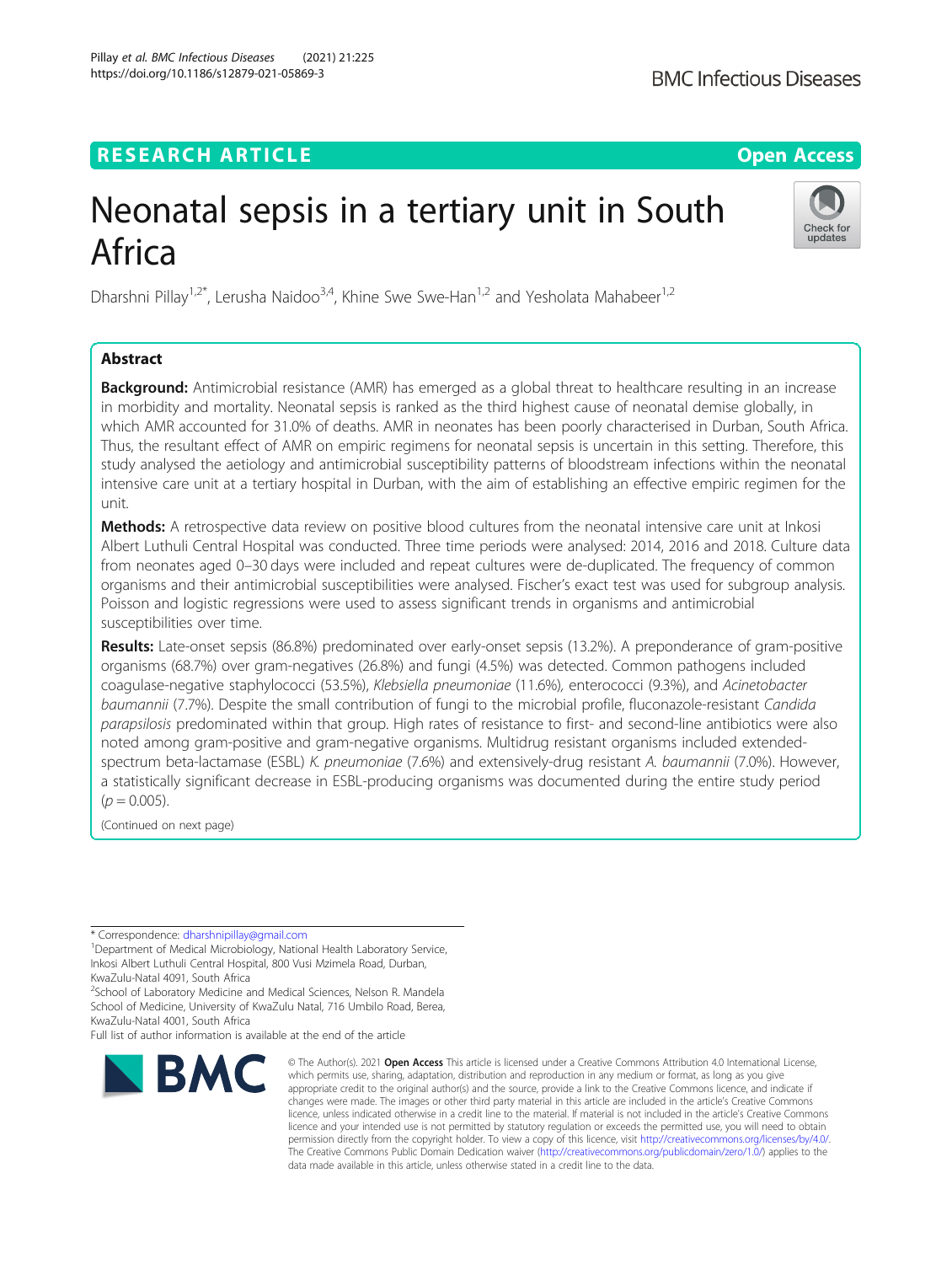### (Continued from previous page)

**Conclusions:** It was determined that first-line antimicrobials, advocated by the World Health Organization for treatment of neonatal sepsis, proved ineffective in this unit due to high levels of AMR. Therefore, this study advises that meropenem with or without vancomycin provides optimal empiric cover. Amphotericin B is advocated for empiric antifungal therapy. Ongoing surveillance is necessary.

Keywords: Neonatal sepsis, Microbial profiles, Antimicrobial resistance, Empiric regimens

#### Introduction

Antimicrobial resistance (AMR) has emerged as a global threat to healthcare resulting in an increase in morbidity and mortality [[1\]](#page-8-0). An estimated 31.0% of deaths from neonatal sepsis are attributed to AMR [[2\]](#page-8-0). Sepsis accounts for 6.8% of neonatal deaths, ranking it as the third highest cause of neonatal demise following preterm births and intrapartum-related events [[3\]](#page-8-0). In Sub-Saharan Africa, sepsis-related neonatal mortality rates are high and range between 17.0 to 29.0% [\[4\]](#page-8-0).

Neonatal sepsis presents unique diagnostic challenges largely due to the absence of a universal definition [[5\]](#page-8-0). Traditionally defined as sepsis within the first 28 days of life, neonatal sepsis can be further stratified into early-onset ( $\lt$  3 days) and late-onset ( $\ge$ 3 days) [[6\]](#page-8-0). It entails a collection of non-specific clinical features or laboratory signs of sepsis with positive microbiological cultures from a sterile sample (although cultures may sometimes be negative). A significant isolate from a blood culture is the gold standard for diagnosis [[6\]](#page-8-0).

Based on blood culture data, early-onset sepsis (EOS) and late-onset sepsis (LOS) differ in microbial profiles. Group B streptococcus (GBS) is a major cause of early onset sepsis in high-income countries (HIC) [\[7\]](#page-8-0). This contrasts with the bacteriological profile of resourcelimited settings where GBS rates are lower and Klebsiella pneumoniae, Staphylococcus aureus and coagulasenegative staphylococci (CoNS) are the predominant pathogens of EOS [[8,](#page-8-0) [9](#page-8-0)]. In South Africa, EOS is mainly caused by GBS, K. pneumoniae and Escherichia coli [[10](#page-8-0)– [12\]](#page-8-0).

A wider spectrum of gram-negatives, including K. pneumoniae, Citrobacter species, E. coli, Enterobacter species, Acinetobacter baumannii and Pseudomonas aeruginosa are observed in LOS  $[13, 14]$  $[13, 14]$  $[13, 14]$  $[13, 14]$ . Furthermore, CoNS cause significant cases of gram-positive LOS in many countries [[11](#page-8-0), [15\]](#page-9-0). Other important bacterial causes of LOS in South Africa are enterococci, K. pneu-moniae and Acinetobacter species [[12,](#page-8-0) [16\]](#page-9-0).

A strong association between fungal infections and LOS suggests a causal relationship with hospital inter-vention [\[17](#page-9-0)]. Globally, *Candida* species have been reported as the third leading cause of blood-stream infection (BSI) amongst extremely-low-birthweight neonates and in South Africa, C. parapsilosis is a leading cause of candidaemia in neonates [\[18\]](#page-9-0).

Global resistance to first-line empiric treatment regimens is on the increase [\[8](#page-8-0), [13](#page-8-0), [19](#page-9-0)]. This NICU recommends empiric antibiotic regimens according to timing of sepsis. Amoxicillin-clavulanate is used for EOS and piperacillin-tazobactam plus amikacin for LOS. Escalation to meropenem depends on the therapeutic response with the addition of vancomycin and fluconazole in the presence of risk factors.

Multi-drug resistance adds a further complication to antimicrobial choices. South African studies have documented the emergence of drug resistance to multiple antibiotics, including extended-spectrum β-lactamase production (ESBL) and methicillin-resistant S. aureus (MRSA) in neonates [[10,](#page-8-0) [12,](#page-8-0) [16,](#page-9-0) [20\]](#page-9-0). These changing patterns of resistance require regular microbial surveys be conducted. Consequently, understanding the microbial profile of a neonatal unit contributes significantly to early appropriate empiric antimicrobial choices in the management of sepsis. This improves therapeutic outcomes and reduces mortality. Notably in KwaZulu-Natal (which encompasses Durban), a limited scientific data base surrounding local microbial profiles and AMR in neonatal sepsis exists. Therefore, this study aims to establish the microbiological and antimicrobial susceptibility profiles and trends of neonatal bloodstream infections in the NICU of Inkosi Albert Luthuli Central Hospital to guide empiric antimicrobial management of EOS and LOS.

## **Methods**

#### Study design, location, and period

This study is a retrospective review of positive blood cultures from the NICU at IALCH, which is a tertiary and the only quaternary referral unit for the province of KwaZulu-Natal, South Africa. The unit consists of 12 intensive care and 8 high-care beds, with approximately 700 to 800 admissions per year and a bed occupancy rate of 100%. The patients are usually from surgical, neurosurgical and cardiology disciplines.

Data was collected from 2014 to 2018 at three biennial periods: 2014, 2016 and 2018. The data was accessed from the National Health Laboratory Service (NHLS) Central Data Warehouse.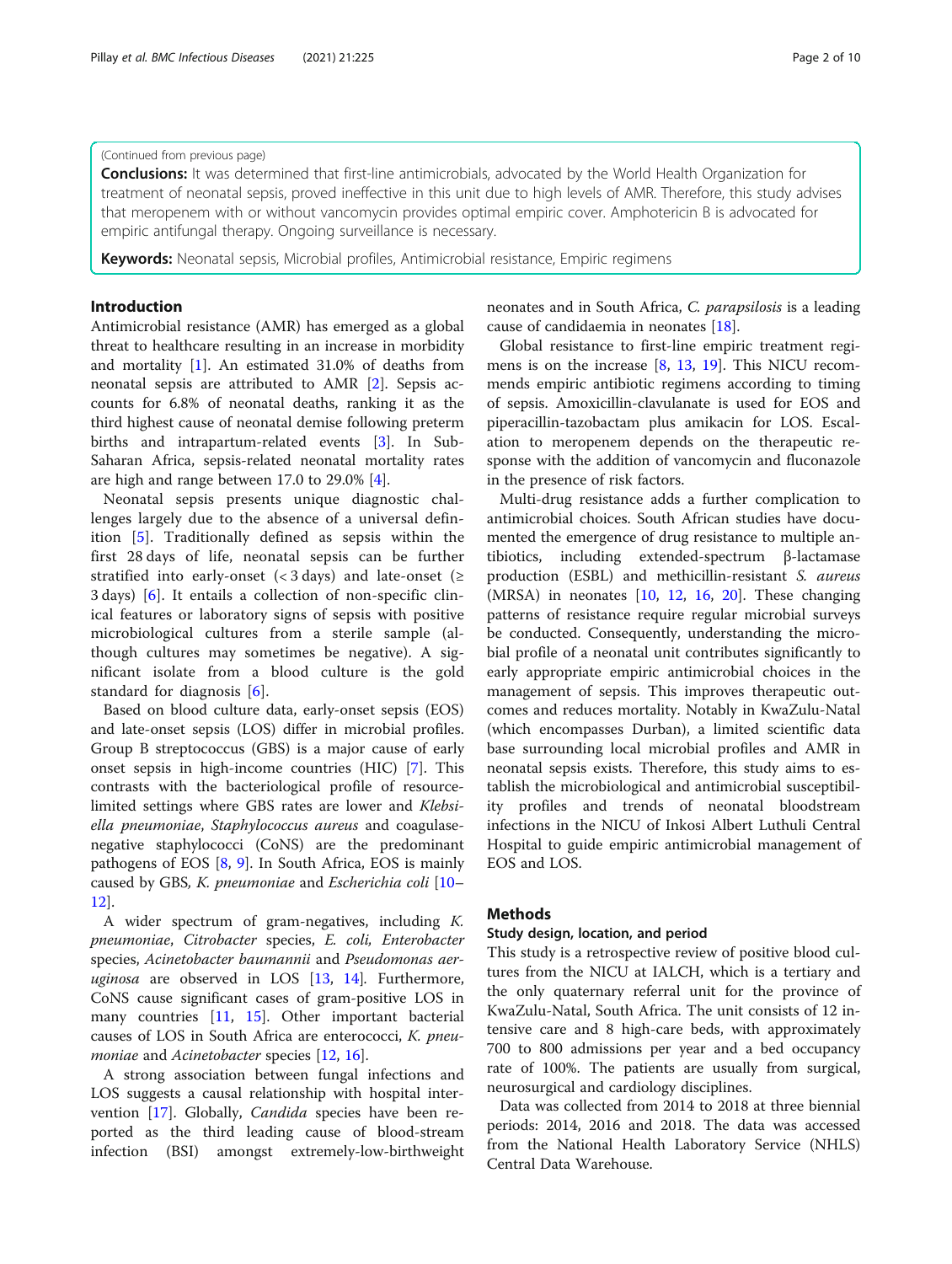## Study population

The study samples consisted of all positive blood cultures from the NICU for the period January to December in years 2014, 2016 and 2018. Individual episodes of sepsis were sought for the study population. Samples were included from patients aged 0 to 30 days of life. Repeat blood cultures taken within 14 days of the index culture, where the same organism was isolated again, were excluded from the study.

## Laboratory methods and information handling

The general techniques utilised by the laboratory to generate the microbial identifications and antimicrobial susceptibility testing include manual methods such as Kirby-Bauer disk diffusion. Automated identifications and susceptibility testing were performed using Vitek 2 Advanced Expert System™ (bioMerieux). Data was entered onto the laboratory information system which interfaces with the Central Data Warehouse.

## **Measurements**

The onset of sepsis was classified as early-onset  $\langle$  < 3 days old) and late-onset sepsis ( $\geq$  3 days old) measured from the date of birth until collection of the index culture.

Primary outcomes:

- 1. The frequency of common organisms and antimicrobial susceptibility patterns were evaluated as a proportion of the total number of positive cultures. Antimicrobial susceptibility patterns were stratified and analysed according to gram-positive, gram-negative, and fungal antimicrobial panels. These panels consisted of antimicrobials routinely tested within the IALCH microbiology laboratory.
- 2. Trends in prevalence of organisms and antimicrobial susceptibilities per year were calculated and prevalence of specific multi-drug resistant (MDR) organisms during the study period was determined. These MDR organisms included [\[21](#page-9-0)]:
- MDR gram-negatives resistant to at least one agent from two or more classes of all tested antimicrobial agents.
- XDR non-susceptibility to one or more agents in two or less categories of antimicrobials.
- Carbapenem-resistant Enterobacterales (CRE) resistant to at least one carbapenem (imipenem, meropenem, ertapenem).
- ESBL resistant to a third or fourth generation cephalosporins or detected as an ESBL through

automated methods (Vitek 2 Advanced Expert System™, bioMerieux)

- MRSA S. aureus resistant to cloxacillin.
- VRE enterococci resistant to vancomycin.

## Statistical analysis

Descriptive statistics were used to summarise the data. Categorical data were summarised by frequencies and percentage. The frequency of selected organisms was reported by year. Susceptibility of each drug was reported as the percentage susceptible. Frequency was calculated as a measure of the total number of samples in the data series. The number of each organism seen per year is a count variable. Comparisons of pathogens by subgroup, such as early-onset and late-onset neonatal sepsis, was done using Chi Square or Fisher's exact test. Temporal trends in the number of organisms and antimicrobial susceptibility patterns over time were analysed using Poisson and logistic regression. Stata V13.1 was used for the data analysis and  $p$ -value of 0.05 was considered statistically significant.

## Ethical considerations

This study has received approval from the University of KwaZulu-Natal Biomedical Research Ethics Committee (BE019/19), IALCH, NHLS and the KwaZulu-Natal Department of Health.

## Results

As demonstrated in Figs. [1](#page-3-0), 1607 isolates were initially assessed for eligibility during the three study periods. The final analysis included 681 isolates from 3 years: 2014 (207 isolates), 2016 (222 isolates) and 2018 (252 isolates). These were stratified into 3 groups: grampositives (S. aureus, CoNS, Streptococcus species, Enterococcus species), gram- negatives (Enterobacterales, nonfermenting gram-negative organisms) and fungi.

#### Overall microbial profile

Gram-positive organisms were predominantly isolated in this study (468/681; 68.7%). Within the gram-positive category, the main organisms were CoNS (363/468; 77.6%), Enterococcus species (64/468; 13.7%), S. aureus (24/468; 5.1%) and Streptococcus species (17/468; 3.6%). Often CoNS are common blood culture contaminants and in the absence of clinical correlation the significance of these organisms is unclear. If CoNS were excluded from the analysis enterococci emerge as the leading cause of gram-positive sepsis (64/105; 61.0%), comprising Enterococcus faecium (40/64, 62.5%); Enterococcus faecalis (22/64; 34.4%) and Enterococcus species (2/64; 3.1%). Only one Streptococcus agalactiae isolate was found during the study period.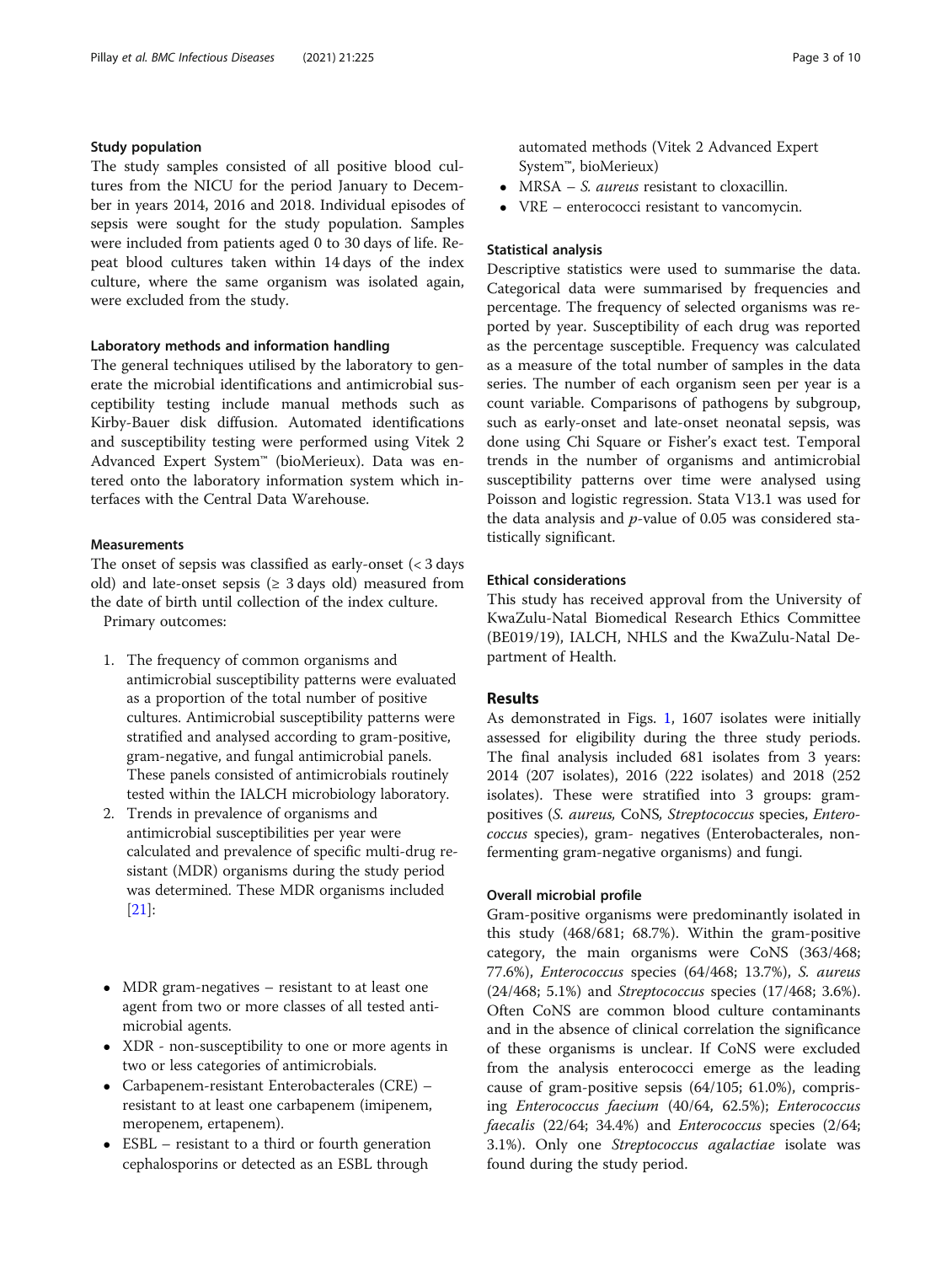<span id="page-3-0"></span>

Gram-negatives accounted for 26.8% of the total study population (182/681) which were divided into Enterobacterales (118/182; 64.8%) and non-fermenters (64/182; 35.1%). Within the Enterobacterales family, the most common organisms were K. pneumoniae (79/118; 66.9%), E. coli (13/118; 11.0%) and Serratia marcescens (10/118; 8.5%). Acinetobacter baumannii (53/64; 82.8%) accounted for greater than 80% of non-fermenters

followed by Stenotrophomonas maltophilia (6/64; 9.4%) and Pseudomonas aeruginosa (5/64; 7.8%).

Fungal isolates were less commonly isolated than bacterial isolates (4.5% vs. 95.5%) and consisted of C. parapsilosis (14/31; 45.2%), C. albicans (9/31; 29.0%) and other Candida species that were not speciated further (8/31; 25.8%). Non-albicans Candida species (22/31; 71.0%) predominated over C. albicans (9/31; 29.0%).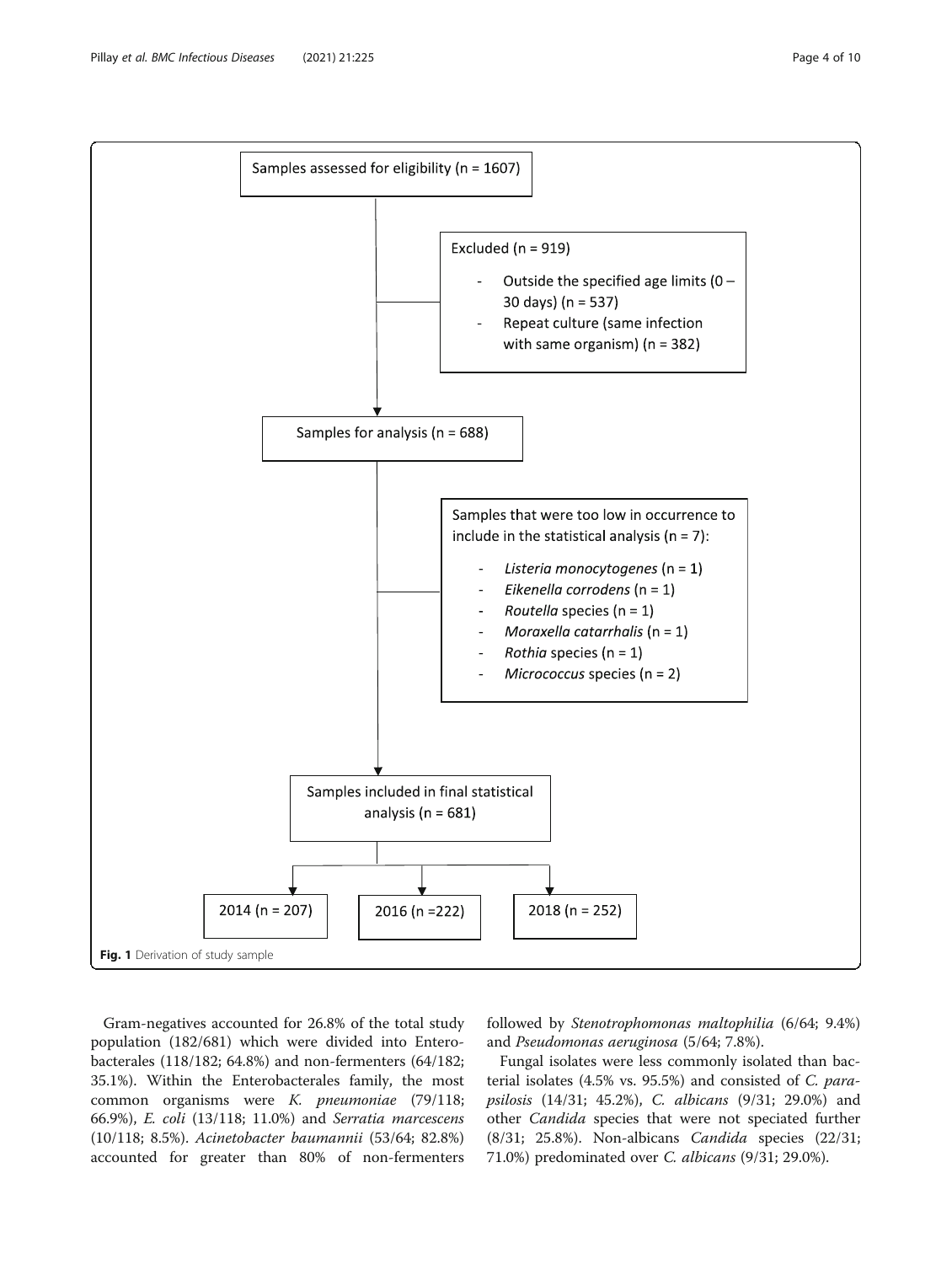## Microbial profile trends over 2014, 2016 and 2018

As summarised in Table 1, coagulase-negative staphylococci (53.2%), K. pneumoniae (11.5%), A. baumannii  $(7.8\%)$  and *E. faecium*  $(5.9\%)$  were the leading organisms across the study period and predominated within each analysed year. An increase in the number of enterococci (E. faecium and E. faecalis) was observed over time, and although not statistically significant, by 2018, it was the commonest organism in the unit after CoNS. Analysis of the trends of the other organisms revealed no significant patterns, except for Streptococcus species. Streptococcus species, specifically viridans streptococci, demonstrated a significant increase in the number of isolates between 2014 and 2018 (IRR 9. 04; 95% CI [1.17, 69.99];  $p =$ 0.04). However, their overall contribution to the sample pool was low, 16/681 (1/16 in 2014, 4/16 in 2016 and 11/16 in 2018), therefore, there was no impact on the leading pathogens over the three study years.

#### Early-onset sepsis versus late-onset sepsis

In this study, the majority of organisms were isolated during late-onset sepsis (591/681, 86.8%), with earlyonset sepsis (EOS) accounting for only 13.2% (90/681) of cases ( $p = 0.02$ ). As stipulated in Table 2, *S. aureus* and *E. faecalis* were more significant in EOS ( $p = 0.006$  and  $p = 0.048$ , respectively). E. faecium emerged as an important gram-positive organism of LOS  $(p = 0.2)$ . In addition, although A. baumannii is a predominant gram-negative organism in EOS, more K. pneumoniae isolates emerged in LOS. However, this difference was not of statistical significance.

#### Overall antimicrobial susceptibility

Among the gram-positive organisms, the susceptibilities to first-line therapies (i.e., ampicillin and cloxacillin) were low. However, all gram-positive isolates tested

**Table 1** Trend in leading pathogens over the three study periods (2014, 2016, 2018)

| Year | Rank           | Organisms            | Percentage |
|------|----------------|----------------------|------------|
| 2014 | 1              | CoNS                 | 53.0       |
|      | 2              | K. pneumoniae        | 14.4       |
|      | 3              | A. baumannii         | 9.0        |
|      | 4              | Enterococcus species | 9.0        |
| 2016 | 1              | CoNS                 | 51.4       |
|      | 2              | K. pneumoniae        | 16.7       |
|      | 3              | Enterococcus species | 7.6        |
|      | $\overline{4}$ | A. baumannii         | 6.7        |
| 2018 | 1              | CoNS                 | 55.2       |
|      | $\mathfrak{D}$ | Enterococcus species | 11.5       |
|      | 3              | K. pneumoniae        | 9.9        |
|      | 4              | A. baumannii         | 5.1        |

Table 2 Leading pathogens in early-onset sepsis versus lateonset sepsis

|      | Early-onset sepsis $(<$ 3 days) |         | Late-onset sepsis ( $\geq$ 3 days) |         |  |
|------|---------------------------------|---------|------------------------------------|---------|--|
| Rank | Organism                        | Percent | Organism                           | Percent |  |
| 1    | CoNS                            | 56.7    | CoNS                               | 52.8    |  |
| 2    | A. baumannii                    | 7.8     | K. pneumoniae                      | 12.4    |  |
| 3    | K. pneumoniae                   | 6.7     | A. baumannii                       | 7.8     |  |
| 4    | F. faecalis                     | 6.7     | E. faecium                         | 6.6     |  |
| 5    | Staphylococcus aureus           | 6.7     |                                    |         |  |

during the study period were susceptible to vancomycin (100.0%).

Gram-negatives also demonstrated high levels of resistance to commonly used first- and second-line antibiotics. Enterobacterales susceptibility to cefotaxime (34.2%) and piperacillin-tazobactam (55.5%) was low. However, susceptibility to carbapenems was maintained at greater than 90.0%. Additionally, this order demonstrated a higher susceptibility to amikacin than gentamicin (70.3% vs 39.7%, respectively).

Analysis of the non-fermenters, demonstrated low levels of susceptibility towards all tested antibiotics, including third-line agents: meropenem (17.2%), imipenem (13.5%) and ciprofloxacin (19.7%). The highest susceptibility was noted for amikacin (49.1%).

Approximately half the fungal isolates tested were susceptible to fluconazole, the first-line antifungal agent used in the unit.

Table [3](#page-5-0) demonstrates the antimicrobial susceptibilities analysed over the study period.

## Antimicrobial susceptibility trends over 2014, 2016 and 2018

Susceptibility during 2014, 2016 and 2018, for ciprofloxacin, ceftazidime, imipenem, meropenem, penicillin, ampicillin, piperacillin/tazobactam, vancomycin was static. However, a combined analysis of all the gramnegatives demonstrated a significant decrease in susceptibility of amikacin between 2014 (85.8%), 2016 (65.0%) and 2018 (53.8%) (OR 0.24; 95% CI [0.10, 0.59];  $p =$ 0.002). During the same period, there was an increase in gentamicin susceptibility (19.7 to 43.4%; OR 3.14; 95% CI [1.33, 7.42];  $p = 0.01$ ). Another notable finding was a statically significant increase in cefotaxime susceptibility for Enterobacterales between 2014 (24.4%), 2016 (21.7%) and 2018 (55.1%) (OR 3.29; 95% CI [1.15, 7.09];  $p =$ 0.02).

#### Multidrug resistant organisms

Figure [2](#page-6-0) describes the composition of the MDROs, which constituted 20.0% of the total sample population (138/681).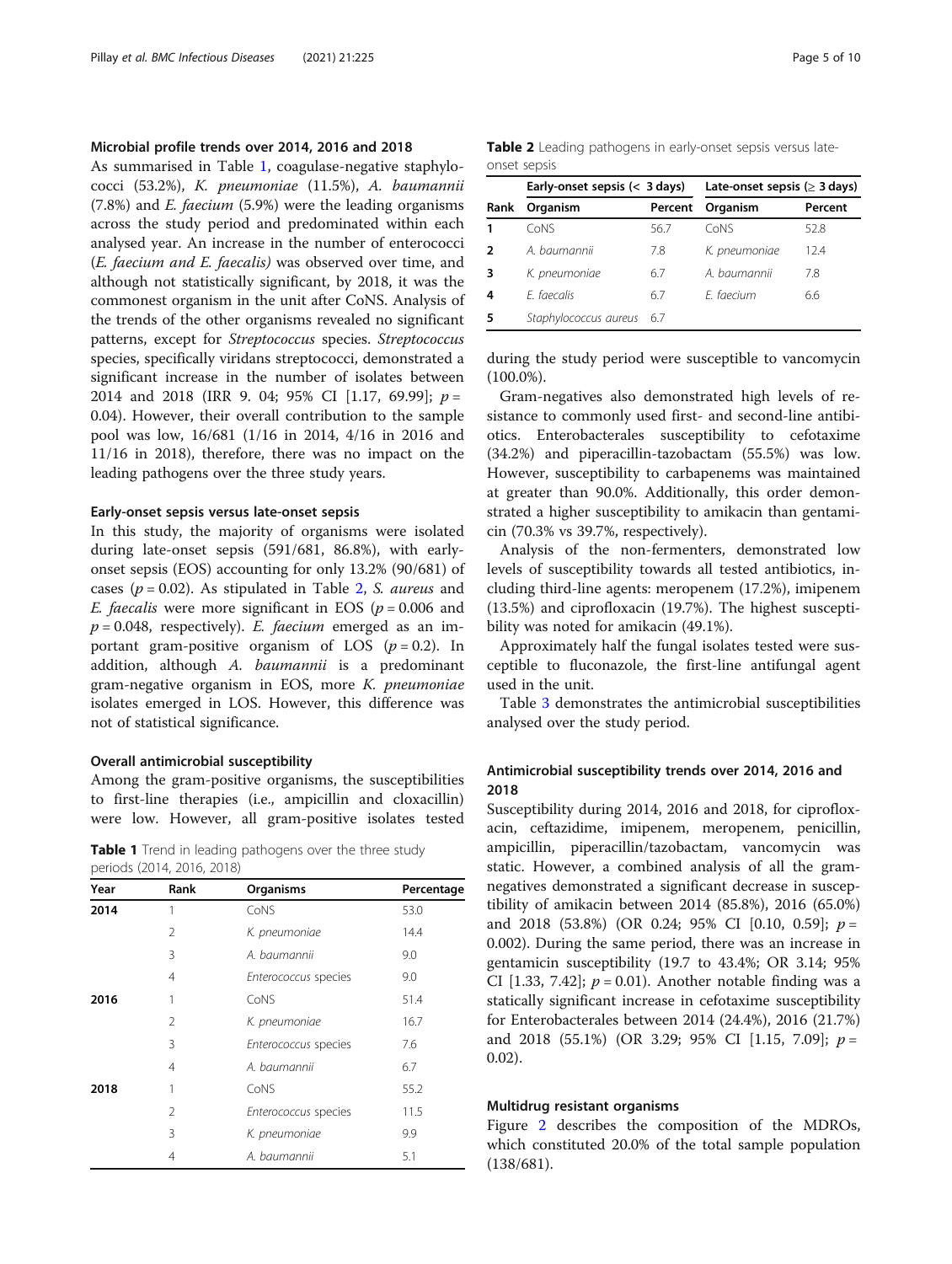| <b>Antimicrobials</b>        | 2014<br>n(%)  | 2016<br>n (%) | 2018<br>n(%)  | Total study period - n (%) | Episodes omitted <sup>a</sup> (n) |
|------------------------------|---------------|---------------|---------------|----------------------------|-----------------------------------|
| Gram positive organisms      |               |               |               |                            |                                   |
| Staphylococcus aureus        |               |               |               |                            |                                   |
| Cloxacillin                  | $0/4$ $(0.0)$ | 4/10 (40.0)   | 1/10(10.0)    | 5/24(20.8)                 | $\mathbf{0}$                      |
| Vancomycin                   | $3/3$ (100.0) | 10/10 (100.0) | 9/9(100.0)    | 22/22 (100.0)              | $\overline{2}$                    |
| CoNS                         |               |               |               |                            |                                   |
| Cloxacillin                  | 5/100(4.5)    | 13/114 (10.4) | 14/139 (11.1) | 32/363 (8.8)               | $\mathbf 0$                       |
| Vancomycin                   | 11/11 (100.0) | 14/14 (100.0) | 21/21 (100.0) | 46/46 (100.0)              | 317                               |
| <b>Enterococcus species</b>  |               |               |               |                            |                                   |
| Ampicillin                   | 6/18(33.3)    | 7/17(41.2)    | 11/29 (37.9)  | 24/64 (37.5)               | $\mathbf{0}$                      |
| Vancomycin                   | 18/18 (100.0) | 17/17 (100.0) | 29/29 (100.0) | 64/64 (100)                | $\overline{0}$                    |
| Gram negatives organisms     |               |               |               |                            |                                   |
| <b>Enterobacterales</b>      |               |               |               |                            |                                   |
| Amikacin                     | 37/41 (90.2)  | 30/43 (38.6)  | 27/33 (57.6)  | 94/117 (80.3)              | 1                                 |
| Cefotaxime                   | 10/41 (24.4)  | 13/43 (30.2)  | 17/33 (51.5)  | 40/117 (34.2)              | $\mathbf{1}$                      |
| Ceftazidime                  | 10/40 (25.0)  | 13/43 (30.2)  | 18/33 (54.5)  | 41/116 (35.3)              | $\overline{2}$                    |
| Ciprofloxacin                | 22/41 (53.7)  | 31/44 (70.5)  | 20/32 (62.5)  | 73/117 (62.4)              | 1                                 |
| Ertapenem                    | 33/34 (97.1)  | 34/38 (89.5)  | 26/31 (83.9)  | 93/103 (90.3)              | 15                                |
| Gentamicin                   | 10/39 (25.6)  | 17/44 (38.6)  | 19/33 (57.6)  | 46/116 (39.7)              | 2                                 |
| Imipenem                     | 34/34 (100.0) | 39/43 (90.7)  | 28/33 (84.8)  | 101/110 (91.8)             | 8                                 |
| Meropenem                    | 40/41 (97.6)  | 39/43 (90.7)  | 28/33 (84.8)  | 108/11792.3                | 1                                 |
| Piperacillin-Tazobactam      | 23/41 (56.1)  | 21/39 (53.8)  | 17/30 (56.7)  | 61/11055.5                 | 8                                 |
| Gram-negative non-fermenters |               |               |               |                            |                                   |
| Amikacin                     | 16/21 (76.2)  | 9/17(52.9)    | 1/15(6.7)     | 26/53 (49.1)               | 11                                |
| Ceftazidime                  | 1/21(4.8)     | 7/21(33.3)    | 1/16(6.3)     | 9/59(15.3)                 | 6                                 |
| Ciprofloxacin                | 5/22(22.7)    | $6/22$ (27.3) | 1/17(5.9)     | 12/61 (19.7)               | 3                                 |
| Gentamicin                   | 2/22(9.1)     | 3/17(17.6)    | 1/13(7.7)     | 6/52(11.5)                 | 12                                |
| Imipenem                     | 2/16(12.5)    | 5/20(25)      | 0/16(0.0)     | 7/52 (13.5)                | 12                                |
| Meropenem                    | 5/22(27.2)    | 5/20(25.0)    | 0/16(0.0)     | 10/58 (17.2)               | 6                                 |
| Piperacillin-Tazobactam      | 4/22 (18.2)   | 4/20 (20.0)   | 1/16(6.3)     | 6/58(15.5)                 | 6                                 |
| <b>Fungal isolates</b>       |               |               |               |                            |                                   |
| Fluconazole                  | 2/9(22.5)     | 7/10 (70.0)   | 18/12 (54.8)  | 17/31 (54.8)               | $\mathbf 0$                       |

<span id="page-5-0"></span>

| <b>Table 3</b> Overall antimicrobial susceptibility and trends for 2014, 2016 and 2018 |  |
|----------------------------------------------------------------------------------------|--|
|----------------------------------------------------------------------------------------|--|

<sup>a</sup>Omitted due to missing data

ESBL organisms formed the majority of the MDROs in the unit  $(60/681; 9%)$  and were comprised of K. pneumoniae (52/681; 8%), with a minority of ESBL E. coli (8/681; 1%). Extensively-drug resistant (XDR) A. baumannii constituted 7.0% of the total resistance observed in the study. Overall, CREs accounted for 1.4% (10/681) of MDROs.

Most S. aureus isolates were MRSA (19/24; 79.0%) which comprised 3.0% (24/681) of the total study population.

When MDR organisms were analysed, a statistically significant decrease in all ESBL organisms was noted between 2014 (70.0%) and 2018 (36.4%) (OR 0.24; 95% CI  $[0.09, 0.65]$ ;  $p = 0.005$ ).

An increase in XDR isolates between 2014 (75.0%) and 2018 (88.9%) was detected, however, this was not of statistical significance (OR 2.67; 95% CI [0.47, 15.14];  $p =$ 0.3).

Comparisons of CRE samples from 2014 (2.5%) to 2018 (15.2%) (OR 6.96; 95% CI [0.77, 62.93];  $p = 0.08$ ) demonstrated a non-significant increase in the number of cases.

## **Discussion**

This study represents the first published microbial profile of neonatal sepsis at a tertiary/quaternary unit in KwaZulu-Natal, South Africa. A preponderance of LOS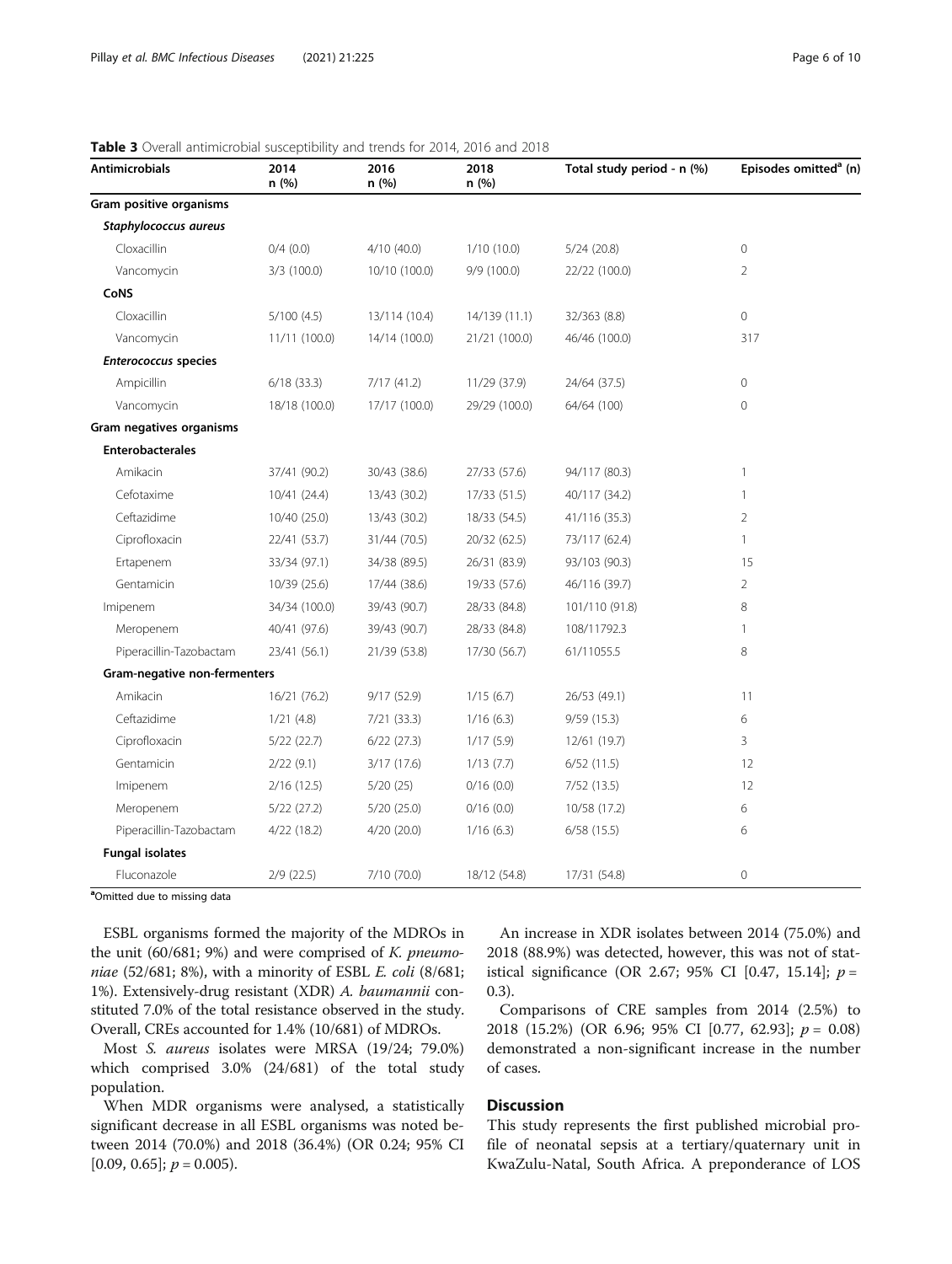<span id="page-6-0"></span>

versus EOS was observed. The leading organisms were CoNS, followed by K. pneumoniae, A. baumannii and E. faecium. A decrease in susceptibility to first- and second-line antibiotics, in gram-positives, gramnegatives and fungi was demonstrated. However, susceptibility to broad spectrum antibiotics such as vancomycin for gram positives and carbapenems for Enterobacterales was maintained. ESBL K. pneumoniae and XDR Acinetobacter baumannii represented the predominant MDR types.

Tertiary NICU settings, such as the NICU at IALCH, treat neonates that are mostly premature and of a low birth weight [\[22](#page-9-0)]. According to Giannoni et al. (2018), hospital-acquired LOS was higher in preterm infants when compared to EOS [[23\]](#page-9-0). A significant majority of late-onset neonatal sepsis (86.8%) was observed in our study which corroborated with other studies from tertiary level neonatal units in South African where LOS accounted for 83.0 to 93.0% of cases  $[10-12]$  $[10-12]$  $[10-12]$  $[10-12]$  $[10-12]$ .

Studies concluded that almost 70.0% of first-onset infections in LOS were caused by gram-positive organisms, followed by gram-negatives (18.0%) and fungi (12.0%) which is supported by the findings of this study [\[24](#page-9-0)]. Apart from CoNS, the leading organisms were enterococci, K. pneumoniae and A. baumannii. These findings are consistent with reports from other African countries and India [\[13](#page-8-0), [14,](#page-8-0) [25\]](#page-9-0). Despite the evidence surrounding CoNS as pathogens of neonatal sepsis, isolates may still represent blood culture contamination as skin colonisers [[26\]](#page-9-0). The absence of clinical data in this study rendered determining clinical significance challenging. Of note, studies from other low-and-middle income countries have also demonstrated that CoNS were leading pathogens of neonatal sepsis after adjusting for contamination [[8,](#page-8-0) [10,](#page-8-0) [11,](#page-8-0) [13](#page-8-0), [15](#page-9-0), [25](#page-9-0)].

Studies from Botswana and South Africa have documented enterococci as a leading cause of gram-positive sepsis (12.2 to 18.0%)  $[15, 16]$  $[15, 16]$  $[15, 16]$  $[15, 16]$  $[15, 16]$ . In the current study, enterococci emerged as significant pathogens of grampositive sepsis with a predominance of E. faecium in LOS and *E. faecalis* in EOS. The possibility remains that antibiotic selective pressure may drive the shift from ampicillin-susceptible E. faecalis in EOS to ampicillinresistant E. faecium in LOS. This species-specific differentiation requires confirmation with larger studies.

South African studies determined K. pneumoniae and S. aureus are leading pathogens of neonatal sepsis [[11](#page-8-0), [12\]](#page-8-0). However, in this study, S. aureus was not a common cause of sepsis. Among Enterobacterales, K. pneumoniae was isolated most frequently, alongside other organisms such as E. coli. Studies confirm that E. coli and K. pneumoniae are well-recognized pathogens of neonatal sepsis [[8,](#page-8-0) [9,](#page-8-0) [27](#page-9-0)]. Additionally, our study found that nonfermenters such as A. baumannii, S. maltophilia and P. aeruginosa were also causes of sepsis, which was supported by other reports [[28](#page-9-0), [29](#page-9-0)].

Though overall rates of candidaemia remained low when compared to bacteraemia, C. parapsilosis was a notable cause of neonatal candidaemia, an observation corroborated by findings from other South African studies [[16](#page-9-0), [30](#page-9-0)].

Currently, ampicillin, cloxacillin and vancomycin are advocated in the treatment regimen of gram-positive organisms. Staphylococcus aureus and CoNS showed high resistance to cloxacillin, which has been demonstrated both globally and in South Africa [\[10](#page-8-0), [25](#page-9-0), [31\]](#page-9-0). In addition, due to the prevalence of  $E$ . faecium within the NICU, ampicillin susceptibility was low, which was also described in another South African setting [\[10\]](#page-8-0).

It has been observed that resistance amongst the gram-negative population is on the rise within NICUs [[32\]](#page-9-0). This study confirms these findings, as gramnegative organisms in this unit demonstrated high levels of resistance to first-line antibiotics (i.e., cefotaxime and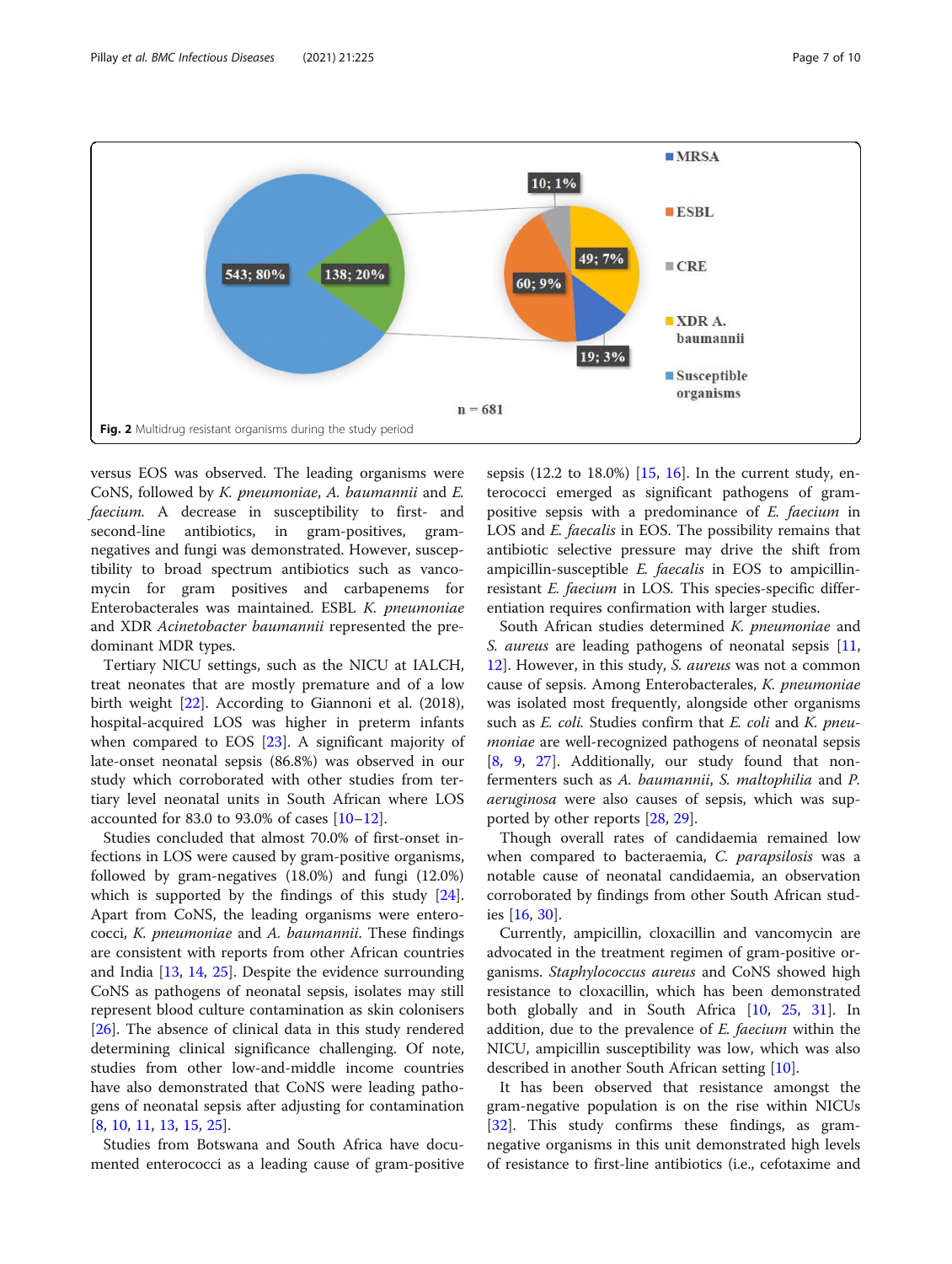gentamicin). However, susceptibility to broaderspectrum agents, which included carbapenems and amikacin, was evident. Other research has reported high levels of resistance to antimicrobials used to treat gramnegatives, including ampicillin, ceftazidime, cefotaxime, imipenem, gentamicin, ciprofloxacin while maintaining susceptibility to meropenem, which was confirmed by our analysis [\[33\]](#page-9-0)..

Neonatal units have demonstrated variable fluconazole susceptibility patterns that are dependent upon the species of their predominating fungal pathogens [[34](#page-9-0), [35](#page-9-0)]. The administration of fluconazole prophylaxis to highrisk patients, which is the practice within this NICU, may lead to selection of fluconazole resistant species [[32\]](#page-9-0). Approximately half of all candida isolates, especially C. parapsilosis, were resistant to fluconazole and this finding is supported by another South African study that reported fluconazole resistance amongst C. parapsilosis of 54.0% [\[7](#page-8-0)].

When susceptibility trends over the three study periods were compared for all antibiotics, susceptibility of cefotaxime amongst Enterobacterales increased significantly during the study period, although it remained below 50.0%. This observation may be attributed to the decreasing levels of ESBL organisms. There were no statistically significant downward trends in susceptibility apart from amikacin. Literature includes mixed reports regarding the susceptibility of aminoglycosides, such as amikacin and gentamicin. Roy et al. (2017), reported increased amikacin resistance in an Indian NICU over a 15-year period [[36\]](#page-9-0). In contrast, low levels of amikacin resistance have been documented in other studies; therefore, amikacin is frequently included in empiric regimens [[37\]](#page-9-0). The temporal increase in susceptibility of gentamicin found in this study, may be attributed to the preferential use of amikacin, instead of gentamicin, in the unit. This occurrence requires further observation over time.

Despite the global trend towards increasing MDRO, the rates of ESBLs in our study have undergone a statistically significant decrease from 2014 to 2018, which is in keeping with the increased cefotaxime susceptibilities observed. Changes in ESBL rates may also be attributed to the increase of other MDROs within the unit. XDR A. baumannii were important isolates during the study period that showed an increased occurrence, albeit not statistically significant. This study also demonstrated the emergence of CRE, which has been implicated in neonatal sepsis in a recent South African study [\[33](#page-9-0)]. Although MRSA has been found to cause neonatal sepsis in other South African studies, the overall contribution of MRSA to the study population was lower than described in other South Africa neonatal settings [[10](#page-8-0), [12,](#page-8-0) [16\]](#page-9-0).

According to the World Health Organization (WHO), first line antibiotic therapy for neonatal sepsis consists of benzylpenicillin/ampicillin and gentamicin [\[5](#page-8-0)]. Choosing an appropriate empiric antimicrobial regimen in the IALCH NICU remains a challenge. Amoxicillinclavulanate and piperacillin-tazobactam as first-line agents for EOS and LOS, respectively, currently used in this NICU, are inappropriate. In view of the high levels of antimicrobial resistance observed, meropenem with or without vancomycin provides optimal empiric cover for both EOS and LOS. The addition of vancomycin would depend on the presence of risk factors for staphylococcal or E. faecium infection such as the presence of intraabdominal sepsis. This regimen would be effective due to the high prevalence of ESBL organisms and resistant gram-positive organisms in the neonatal unit. However, it would not be active against XDR A. baumannii. Therefore, in clinically unstable cases with suspected preliminary Acinetobacter species, as suggested by the gram stain and MDR appearance on direct Kirby-Bauer disk diffusion, appropriate combination therapy with collaboration between clinician and clinical microbiologists is suggested. This approach would be on an individual basis and would require careful clinically correlation due to the inherent limitations of direct disk diffusion testing. Newer antimicrobials are available for the management of sepsis. However, further investigation into use in the neonatal population is required. For empiric treatment for candidiasis, amphotericin B is recommended, which correlates with recommendations is-sued by the Infectious Diseases Society of America [[38](#page-9-0)].

Apart from using empiric broad-spectrum antimicrobials in the unit, effective infection control practices need to be enforced in curb the spread of MDROs. Consequently, several infection control measures are in effect within the unit such strict hand hygiene practices, isolation and cohorting of patients, intensive environmental cleaning, individual-use equipment, and the placement of a sentry at the entrance of the unit to monitor handwashing and wearing of personal protective equipment of all those who enter the unit. These measures have been in effect during the study period. In addition, antimicrobial stewardship practices are utilised, which include the de-escalation of therapy in conjunction with microbiological confirmation and the discontinuation of antimicrobials based on clinical, haematological, and microbiological grounds. Decisions regarding antimicrobials are made jointly with the microbiologist and the attending clinician.

When assessing the appropriateness of the above recommendations, the study's limitations need to be considered. This study is based on laboratory surveillance and clinical data was not collected. However, clinical correlation is required to assist decisions regarding clinical relevance of potential pathogens in blood cultures, especially for CoNS. Results cannot be generalised to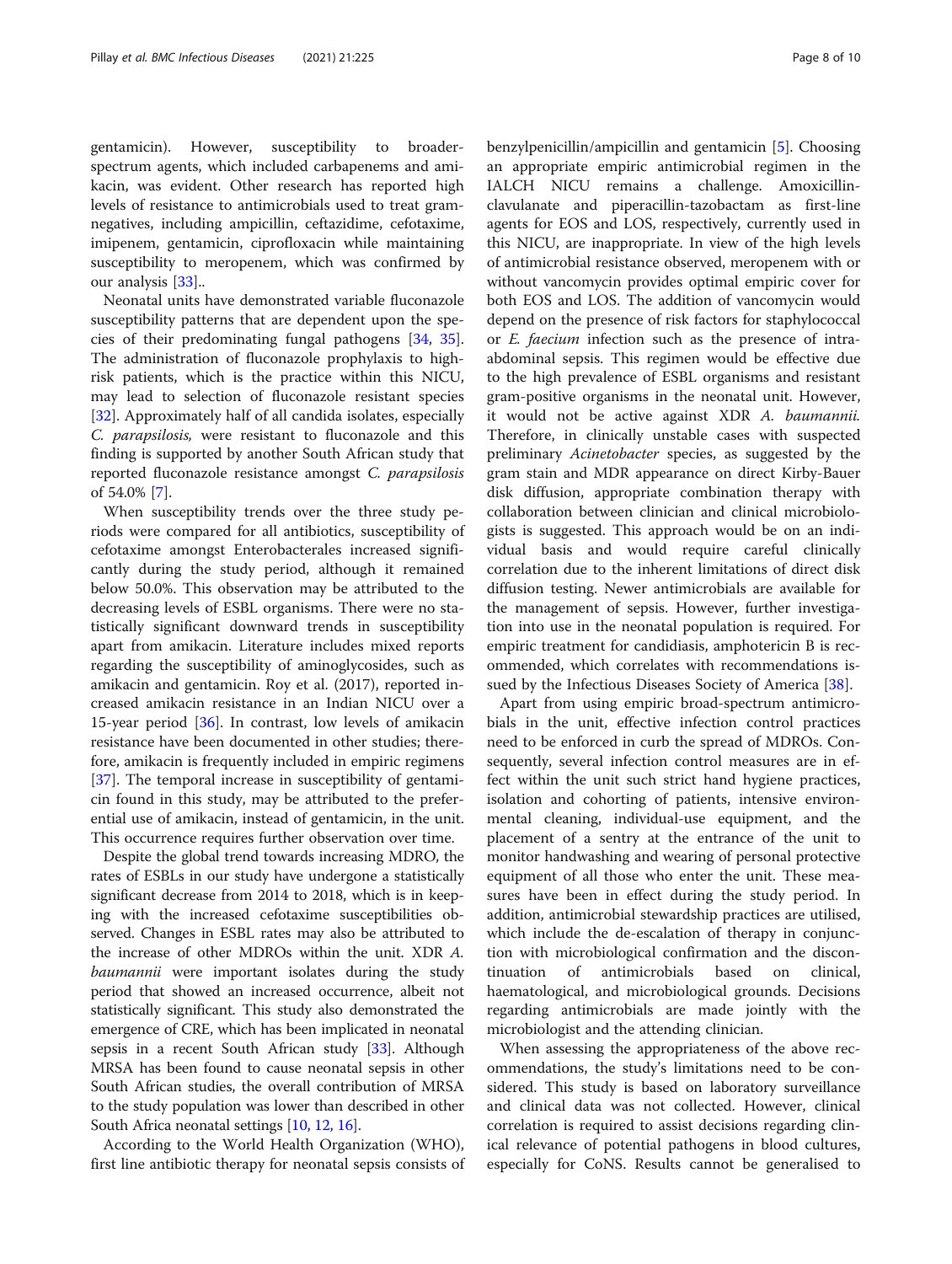<span id="page-8-0"></span>other settings, hospitals, or patient profiles as a single centre was utilised for the analysis. Premature neonates were not stratified within the study population and may present a different microbial profile than other groups of neonates. This study may be underpowered to determine temporal fluctuations amongst less frequently occurring organisms. Lastly, some antimicrobial data was unavailable.

## Conclusion

First-line antimicrobials, advocated by the WHO for treatment of neonatal sepsis, have proven ineffective in this unit due to high levels of AMR. Gram-positive sepsis, caused by CoNS and enterococci, was the leading cause of sepsis in this study. Gram-negative sepsis occurs to a lesser extent and is mainly comprised of XDR A. baumannii and ESBL K. pneumoniae. These MDROs create a therapeutic challenge and require broadspectrum agents or combination therapy in consultation with paediatric infectious disease specialists and clinical microbiologists. The resistance noted in fungal isolates also necessitates broad-spectrum antifungals. Therefore, surveillance of the microbial profile of neonatal sepsis provides data to develop an appropriate empiric regimen and antimicrobial stewardship activities, which would ultimately improve sepsis outcomes.

#### Abbreviations

AMR: Antimicrobial resistance; CoNS: Coagulase-negative staphylococci; CRE: Carbapenem-resistant Enterobacterales; EOS: Early-onset sepsis; ESBL: Extended-spectrum beta-lactamase; GBS: Group B streptococcus; HIC: High-income country; IALCH: Inkosi Albert Luthuli Central Hospital; LOS: Late onset sepsis; MDR: Multi-drug resistant; MDRO: Multidrug resistant organism; MRSA: Methicillin-resistant Staphylococcus aureus; NICU: Neonatal intensive care unit; OR: Odds ratio; VRE: Vancomycin resistant enterococci; WHO: World Health Organization; XDR: Extensively-drug resistant

#### Acknowledgements

To Ms. Cathy Connolly, for her invaluable experience in biostatistics. To the National Health Laboratory Service, for allowing access to their database.

#### Authors' contributions

DP's contribution included conceptualisation of the project, development of the methodology and protocol and liaison/applications for ethical clearance and relevant consents, data curation, formal data analysis and writing of the manuscript. YM performed the role of project supervisor, including synthesis of the protocol, overseeing editing and review of the manuscript. LN and KSH contributed to editing and reviewing the manuscript. All authors have reviewed and approved the manuscript.

#### Funding

This research did not receive any specific grant from funding agencies in the public, commercial, or not-for-profit sectors.

#### Availability of data and materials

The data that support the findings of this study are available from the National Health Laboratory Service (Sandringham, South Africa) but restrictions apply to the availability of these data, which were used under license for the current study, and so are not publicly available. Data are however available from the authors upon reasonable request and with permission of the National Health Laboratory Service (Sandringham, South Africa).

#### Ethics approval and consent to participate

This study has received approval from the University of KwaZulu-Natal Biomedical Research Ethics Committee (BE019/19), National Health Laboratory Service, Inkosi Albert Luthuli Central Hospital, and the KwaZulu-Natal Department of Health (South Africa). The National Health Laboratory Service granted permission and provided access to the raw data utilised in this study. The data was anonymised prior to use.

#### Consent for publication

Not applicable.

## Competing interests

The authors declare that they have no competing interests.

#### Author details

<sup>1</sup>Department of Medical Microbiology, National Health Laboratory Service, Inkosi Albert Luthuli Central Hospital, 800 Vusi Mzimela Road, Durban, KwaZulu-Natal 4091, South Africa. <sup>2</sup>School of Laboratory Medicine and Medical Sciences, Nelson R. Mandela School of Medicine, University of KwaZulu Natal, 716 Umbilo Road, Berea, KwaZulu-Natal 4001, South Africa. <sup>3</sup>Neonatal Intensive Care Unit, Inkosi Albert Luthuli Central Hospital, 800 Vusi Mzimela Road, Durban, KwaZulu-Natal 4091, South Africa. <sup>4</sup>Department of Paediatrics and Child Health, Nelson R Mandela School of Medicine, University of KwaZulu Natal, 716 Umbilo Road, Berea, KwaZulu-Natal 4001, South Africa.

#### Received: 15 August 2020 Accepted: 3 February 2021 Published online: 27 February 2021

#### References

- 1. World Health Organization. Antimicrobial resistance: global report on surveillance: World Health Organization; 2014.
- 2. Li G, Bielicki JA, Ahmed ANU, Islam MS, Berezin EN, Gallacci CB, et al. Towards understanding global patterns of antimicrobial use and resistance in neonatal sepsis: insights from the NeoAMR network. Arch Dis Child. 2020; 105(1):26–31.
- 3. Liu L, Oza S, Hogan D, Chu Y, Perin J, Zhu J, et al. Global, regional, and national causes of under-5 mortality in 2000–15: an updated systematic analysis with implications for the Sustainable Development Goals. Lancet. 2016;388(10063):3027–35.
- 4. Ranjeva SL, Warf BC, Schiff SJ. Economic burden of neonatal sepsis in sub-Saharan Africa. BMJ Glob Health. 2018;3(1):e000347. [https://doi.org/10.1136/](https://doi.org/10.1136/bmjgh-2017-000347) [bmjgh-2017-000347](https://doi.org/10.1136/bmjgh-2017-000347) Accessed on 19 Sept 2018.
- 5. Fuchs A, Bielicki J, Mathur S, Sharland M, Van Den Anker J. Antibiotic use for sepsis in neonates and children: 2016 evidence update. WHO Reviews 2016.
- 6. Coetzee M, Mbowane N, de Witt T. Neonatal sepsis: Highlighting the principles of diagnosis and management. S Afr J Child Health. 2017;11(2): 99–103.
- 7. Shane AL, Stoll B. Neonatal sepsis: progress towards improved outcomes. Journal of Infection. 2014;68:24-32.
- 8. Pokhrel B, Koirala T, Shah G, Joshi S, Baral P. Bacteriological profile and antibiotic susceptibility of neonatal sepsis in neonatal intensive care unit of a tertiary hospital in Nepal. BMC Pediatr. 2018;18(1):208.
- 9. Muley VA, Ghadage DP, Bhore AV. Bacteriological profile of neonatal septicemia in a tertiary care hospital from Western India. J Global Infect Dis. 2015;7(2):75.
- 10. Ballot DE, Nana T, Sriruttan C, Cooper PA. Bacterial bloodstream infections in neonates in a developing country. ISRN Pediatr. 2012:508512. [https://doi.](https://doi.org/10.5402/2012/5085122012) [org/10.5402/2012/5085122012](https://doi.org/10.5402/2012/5085122012).
- 11. Motara F, Ballot D, Perovic O. Epidemiology of neonatal sepsis at Johannesburg Hospital. South Afr J Epidemiol Infect. 2005;20(3):90–3.
- 12. Lebea MM, Davies V. Evaluation of culture-proven neonatal sepsis at a tertiary care hospital in Johannesburg, South Africa. S Afr J Child Health. 2017;11(4):170–3.
- 13. Aku FY, Akweongo P, Nyarko K, Sackey S, Wurapa F, Afari EA, et al. Bacteriological profile and antibiotic susceptibility pattern of common isolates of neonatal sepsis, Ho Municipality, Ghana-2016. Matern Health Neonatol Perinatol. 2018;4(1):2.
- 14. El-Din S, Rabie EM, El-Sokkary MMA, Bassiouny MR, Hassan R. Epidemiology of neonatal sepsis and implicated pathogens: a study from Egypt. Biomed Res Int. 2015;2015:1–11. [https://doi.org/10.1155/2015/509484.](https://doi.org/10.1155/2015/509484)